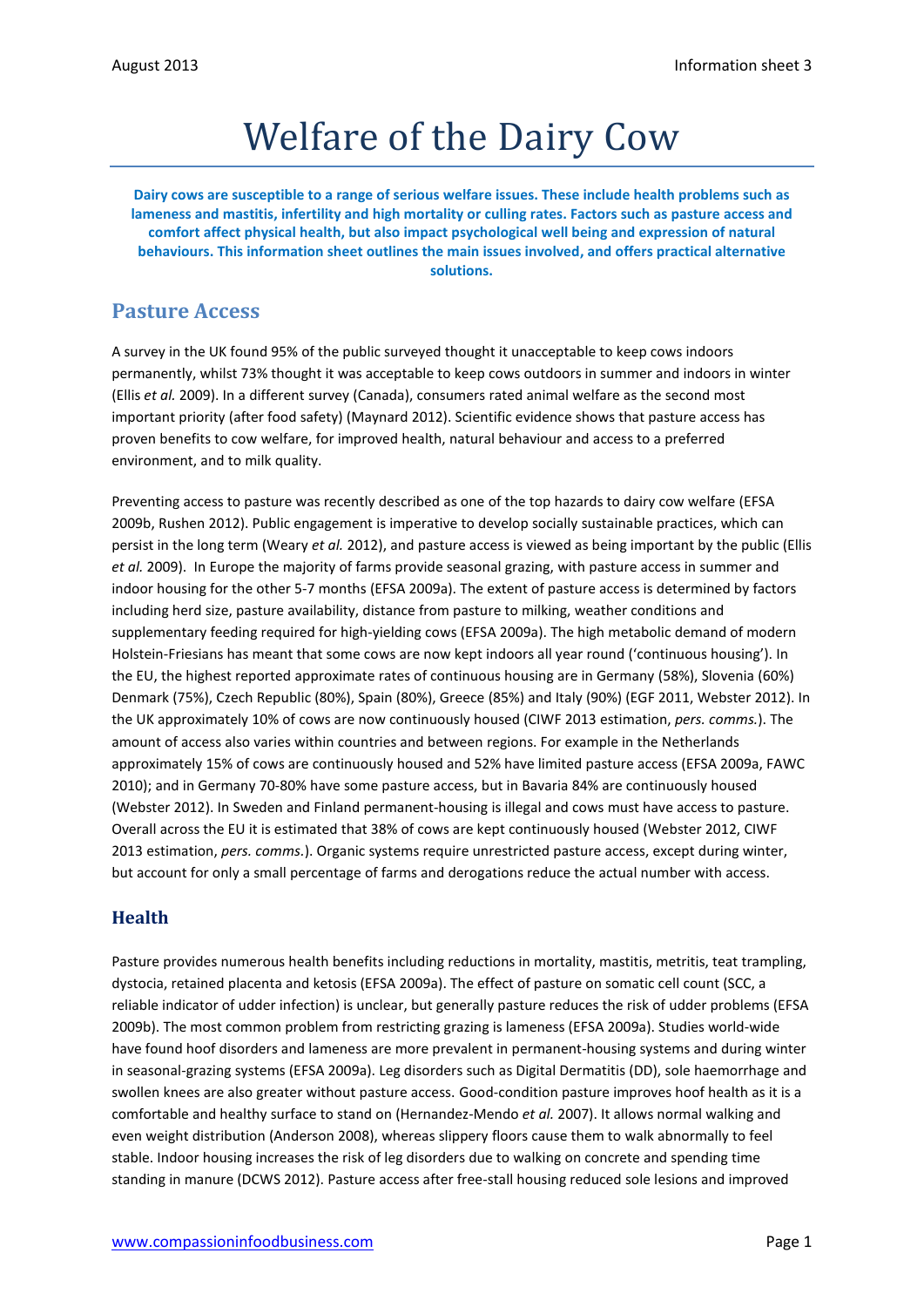claw puncture-resistance when measured 110 days later, which was associated with fewer foreign body penetrations, trauma and secondary claw infections (Winkler and Margerison 2012). This claw strength was likely due to the less concentrated diet and reduced metabolic stress later in lactation, as well as the pasture access.

Even a brief period of pasture access can help lame cows recover. Mobility scoring, which assesses the ability to walk, improved by an average of 0.22 (when measured on a scale of 1: normal to 5: severely lame) on pasture, compared to permanently-housed cows (Hernandez-Mendo *et al.* 2007), also supported by later findings (Figure 1). A long-term study found that cows on pasture had better locomotion, straighter rear legs, a steeper foot angle and healthier legs and hooves overall, compared to permanently-housed cows in cubicles, on a straw yard, or housed with access to a loafing area (Onyiro and Brotherstone 2008). Pasture access can increase the net growth-rate of hooves (growth rate / wear rate) (Chapinal *et al.* 2010), and therefore can improve hoof health. Lameness and hock swelling incidence during winter was lower on pasture than permanent-housing systems (Haskell *et al*. 2006). The length of winter housing also has an effect, as the prevalence of lameness increased after housing for 61 days or more (Barker *et al.* 2010). Exercise is important for health, as it reduces leg disorders and improves lying and rising transitions. Cows housed in tie-stalls, in which they are tied by the neck, were less likely to be lame when given regular exercise all year; and hock joint alterations and overall medical treatment were lower in loose housing with regular exercise than tie-stall housing with regular summer but little winter exercise (Regula *et al.* 2004). Other forms of exercise, such as access to a dry lot, are less beneficial to health than pasture-based exercise, in reducing mastitis and DD (EFSA 2009a).





There are risks associated with pasture access, including bad weather, parasites, toxic plants, competition for food under high stocking densities, poor energy intake, and hoof problems due to water-logging or stony tracks. During transition (late pregnancy to early lactation) feed intake may be insufficient, especially with low fibre content. There can also be negative effects of exercise if cows have to walk too far (eg. to be milked) or too fast (>5km/hour). Subordinate cows use shade on pasture less often and are more willing to choose lowerquality shade to avoid dominant cows (Pinheiro Machado Filho *et al.* 2012). Cows are highly motivated to access shade in hot conditions (Schütz *et al.* 2008). Therefore to reduce competitive aggression, cows on pasture need sufficient high-quality shade or shelter, of at least 5m2 per cow (Schütz *et al.* 2012). Automatic Milking Systems (AMS) may be less suitable for pasture, as cows may be reluctant to be milked or to go to pasture if they are far apart. Cows visited their AMS less often with unrestricted, than restricted (0 or 12 hours/day) pasture access (Ketelaar-de Lauwere *et al.* 1999). Cows kept on pasture far-away also visited less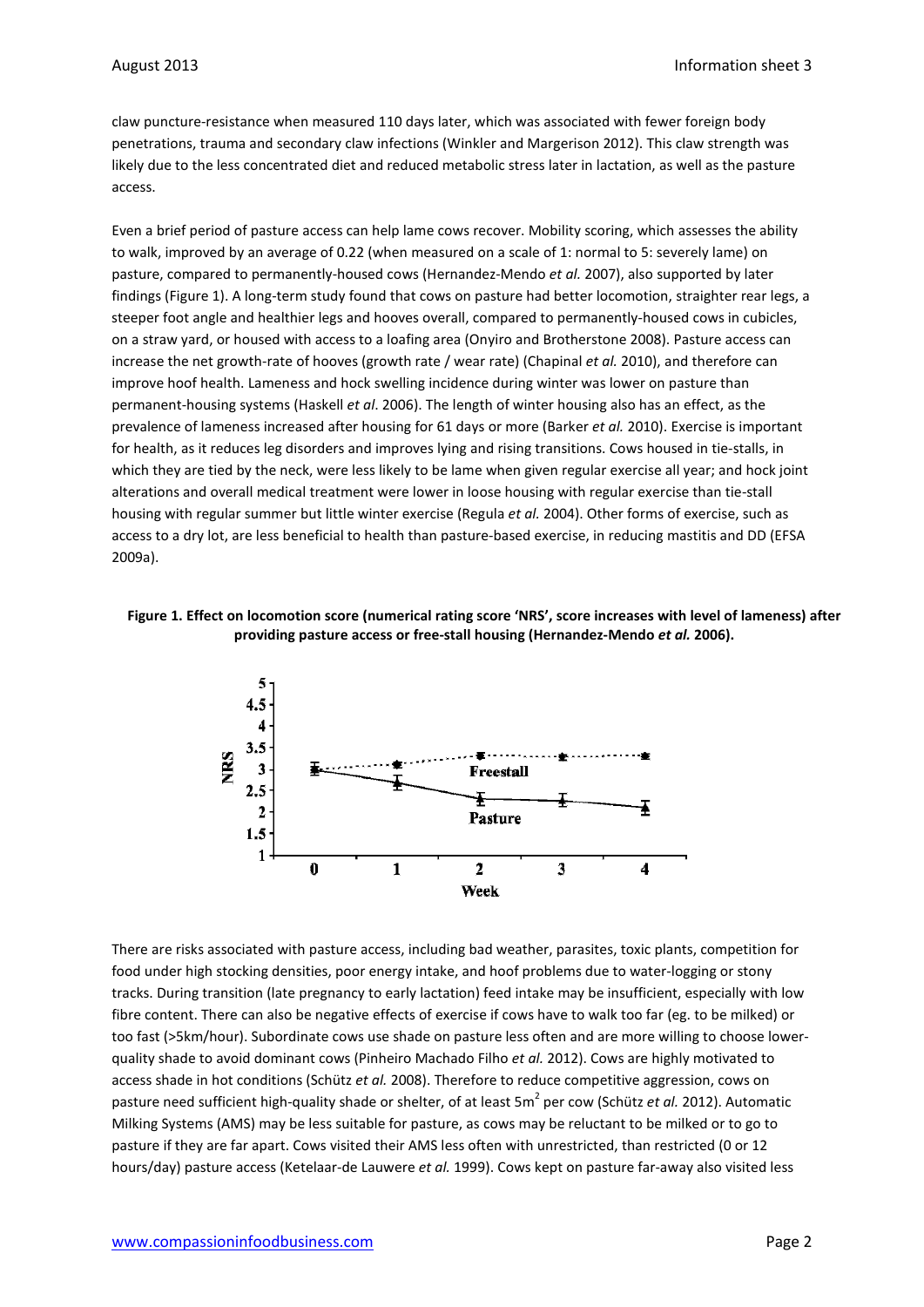often, however only for the start of the grazing season (Wiktorsson and Sporndly 2002). In addition, cattle synchronise their visit to an AMS when kept on pasture (Ketelaar-de Lauwere *et al.* 1999) and are adaptable to walking long distances. A well designed cow traffic system is required when using AMS in combination with pasture. Using one-way gates at the barn entrance and exit to pasture (Wiktorsson and Sporndly 2002), only allowing pasture access after using the AMS (Spörndly and Wredle 2004), or using operant conditioning to train cows to return from pasture to a noise signal (Wredle *et al.* 2006) will optimize cow traffic and limit the number requiring to be manually fetched (Jacobs and Siegford 2012). To achieve good health, particularly for hooves, cows need access to well-managed pasture or other outdoor areas, at least during summer and dry weather (EFSA 2009b), with supplementary feed during transition.

### **Behaviour**

Pasture allows a greater range of natural behaviour expression. As many as 40 different categories of normal behaviour are defined in cattle (Kilgour 2012), many of which are not seen in modern dairy cows. The daily time budget of free-living cattle involves approximately 5-9 hours grazing, 5-10 hours ruminating, 4-10 hours resting and walking across distances of 1.7-12.6 km (Kilgour 2012). Modern dairy cows have a strong motivation for lying (EFSA 2009b) and lie for 9-14 hours a day, much longer than wild-living cattle (Anderson 2008, EFSA 2009a). It is affected by factors including space, stall comfort (O'Connell *et al.*1993), pasture condition, climate, age and parity. Cows lie less in muddy conditions, on wet bedding covered with faeces, in hot conditions, and on pasture fertilised with potassium instead of sodium; and more with age, more lactations, and in longer, fewer bouts on pasture than indoors (O'Connell *et al*. 1989; Singh *et al*. 1993, Phillips *et al.* 1999, Tucker *et al.* 2010, Steensels *et al.* 2012).

Lying is important to welfare for several reasons. Cows with pasture access can spend 80-99% of their lying time on pasture (Ketelaar-de Lauwere *et al.* 1999). Cows ruminate while lying (Steensels *et al.* 2012), which is needed for normal digestion and increases with increasing yield (Norring and Valros 2010). Lame cows can also spend longer lying, as found in permanently-housed cows (Blackie *et al.* 2011) and may be reluctant to rise after lying down. Tie-stall housed cows, many of which had hock inflammations, took longer to lie down than loose-housed cows with pasture access (Krohn *et al.* 1993). Cows spent longer lying on a woodchip surface than when kept on concrete, gravel or paddock surfaces. Cows on these other surfaces spent longer lying during 3 hours of restricted pasture access (Fisher *et al.* 2003). This suggests limiting pasture access, such as during periods of bad weather, compromises grazing and consequently health, as cows prioritise lying on the comfortable surface instead. Restricting pasture access from 8 to 4 hours per day also reduces dry matter intake and milk yield (Mattiauda 2013).

Social and grooming behaviour is also affected by pasture access. Cows performed less excessive sniffing and licking of other cows, equipment or the ground on pasture than in tie-stalls; and one hour of outdoor exercise in tie stall systems reduced the behaviour, indicating tie stalls are under-stimulating (Anderson 2008). Confinement also increases aggression and reduces benign interactions (O'Connell *et al.* 1989), presumably because cows are prevented from normal interactions to determine social hierarchy. Agonistic interactions can be much higher in indoor free-stall systems than on pasture (Miller and Wood-Gush 1991). This is likely due to space, because the restricted space allowance prevents them avoiding aggressive individuals. Behaviour indoors in free-stall housing with inadequate space for lying and rising appears worse than on pasture (Schrer and Pelzer 2006). However, with a spacious, comfortable lying area and rubber flooring, behaviour indoors can be similar to pasture (cited in Anderson 2008). Pasture has a relaxing, stress-reducing effect on cows when indoors later that day, particularly for low-ranking cows which experience the most social stress (Irrgang and Knierim 2012). Longer pasture access (8 compared to 4 hours) improved the relaxing effects, indicated through lower heart rates and less aggressive interactions; while cows with no pasture access had the highest stress levels indoors (Irrang and Knierim 2012).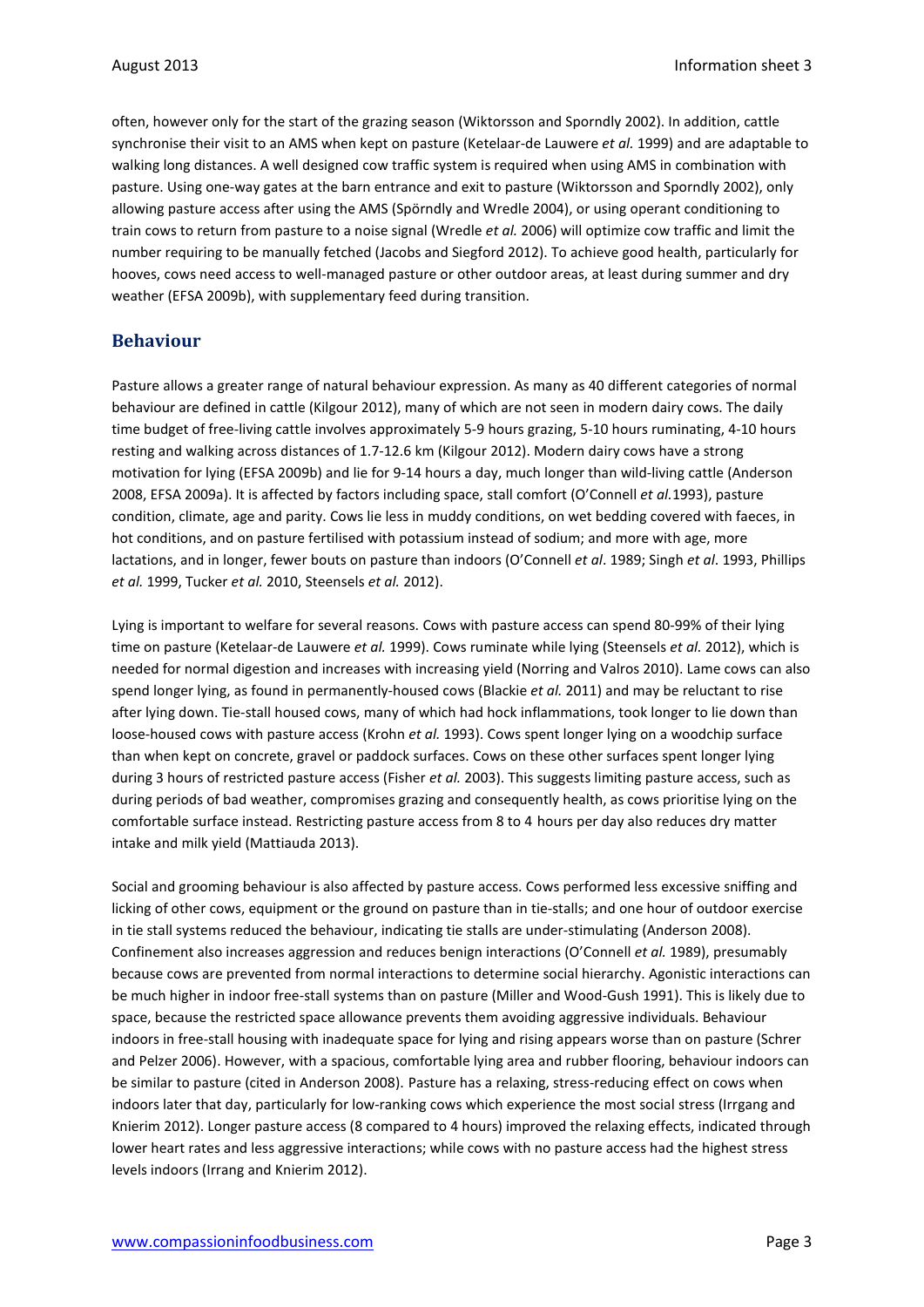#### **Preference for Pasture**

Cows show a general preference for being on pasture (for ~50% of the day, as shown in Figure 2), but this is affected by different factors including nutrition. Long-term genetic selection for milk yield has changed the form, size, spatial requirements and metabolic demands of modern dairy cows, which now produce an average milk yield of 28L per day, and individual cows can produce twice this (EFSA 2009b, Huxley and Green 2010). Cows offered a choice after milking between going indoors with total mixed ration (TMR) or to pasture chose indoors almost twice as often and spent more time indoors (Charlton *et al.* 2011). Fresh TMR provided after morning milking probably encouraged the cows to go indoors. High-yielding cows spent longer indoors, whereas cows with a high body-condition score spent longer outdoors (Charlton *et al.* 2011). The cows on pasture spent almost half of their time grazing, which suggests that when their nutritional needs are met, they prefer pasture. Cows showed a partial preference for pasture (71% of time), between indoors or pasture-only, which was unaffected by TMR provision in both locations (Charlton *et al.* 2010). As food supplementation increases and pasture access is restricted cows spend more time indoors (Wiktorsson and Sporndly 2002). Those in late lactation spent 13 hours per day, mostly at night, on pasture when given the choice, with less than 1/3 of time on pasture between morning and evening milking (Legrand *et al.* 2009). The cows also lay more on pasture than in free-stalls, but lay for longer overall when offered the choice of indoors and pasture. TMR intake also reduced by 14% compared to permanently-housed cows, which may be unsuitable for cows in early lactation. The time cows spent on pasture during the day decreased with increasing temperaturehumidity index and decreased at night with rainfall (Legrand *et al.* 2009). This preference for pasture at night and indoor free-stall housing (with TMR) during the day has been recently supported (Falk *et al.* 2012).

#### **Figure 2. Time spent on pasture through the day with access to free-stall housing and pasture (Legrand** *et al.* **2009).**



Climate also affects pasture preference. During rain, which can reduce skin temperature by 26% (Schutz *et al.* 2010), cows chose to go indoors more than to pasture (Wiktorsson and Sporndly 2002, Charlton *et al.* 2011, Falk *et al.* 2012). When given the choice between shelter without food, or food outdoors with rain and wind, cows chose the shelter and ate 62% less (Schutz *et al.* 2010). Excessive heat also reduces the willingness to use pasture. Modern dairy cattle are susceptible to heat stress due to metabolic heat production (EFSA 2009b) and generally cannot cool themselves above 25<sup>°</sup>C. At temperatures >25<sup>°</sup>C, cows chose to stand in shade rather than lie in sunlight, even after being deprived of lying for 12 hours (Schutz *et al*. 2008). This shows that shade is more important than lying at high temperatures. With every degree increase in temperature (temperature humidity index range 32.5-77.4), cows spent 2.13 less minutes outside (Hanna *et al.* 2010). Cows also feel uncomfortable in high humidity, and cows with free pasture access spent less time outdoors between 10.00- 17.00h (Ketelaar-de Lauwere *et al.* 1999). Lying time indoors also increases in higher temperature and humidity (Falk *et al.* 2012). When cows were given access to a self-activated shower, they used the shower for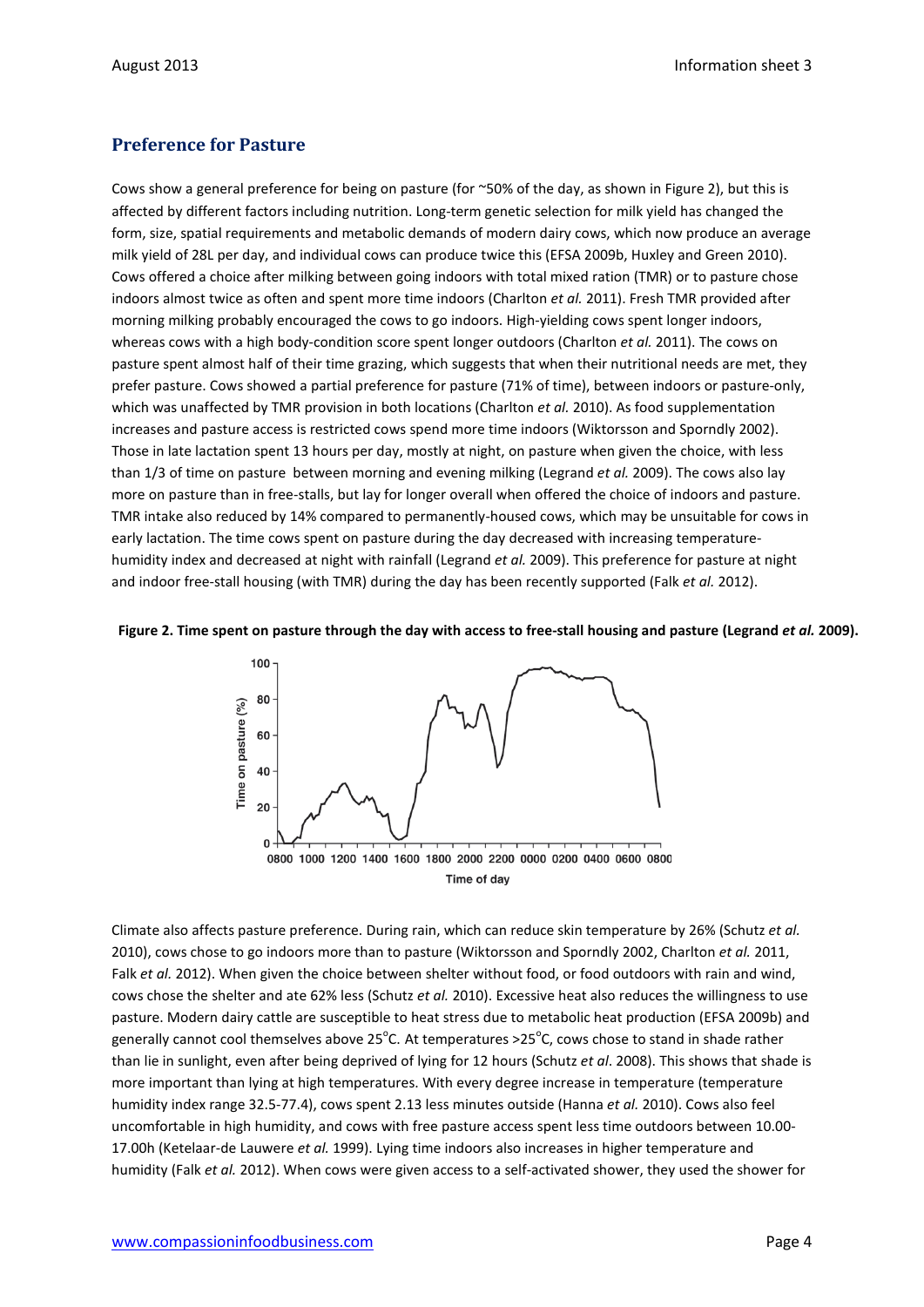0.3 hours more for every 1<sup>o</sup>C increase in temperature (Legrand *et al*. 2011). In contrast, it is often perceived as being unsuitable to put dairy cows outdoors during winter. They have been found to spend less time on pasture as the season changes from summer to winter (Charlton *et al.* 2010). During summer, cows spent ~17 hours/day outdoors when given the choice, including most of the night (Krohn *et al.* 1992). In winter this reduced to ~5 hours, to 0 hours on frosty days, but they did spend 1-3 hours outdoors on some winter nights. When offered a choice for 3 hours, all cows went outside for one hour and most for 3 hours, during weather which ranged from sun to high wind and snow (temperatures -11 to +7 °C) (Vasseur and Bergeron 2012). Cows spent most of the first hour outside at the feeder. Availability of free-stalls did not affect the time on pasture, which suggests that cows preferred using indoor housing to eat and escape poor weather, rather than for lying in stalls (Falk *et al.* 2012).

A reduced dry feed intake and milk yield is one reason that dairy cows may not be given pasture access, particularly after milking (Soriano *et al.* 2001). However cows are highly motivated to eat during the day (DeVries 2003), and indoor-housed cows consume 80% of their daily dry matter intake in the evening (Huzzey *et al.* 2007). Allowing cows overnight pasture access can provide a practical solution to pasture access which avoids compromising feed intake. Holstein cattle fed indoors during the day and given overnight pasture access (temperature 4-37°C) had no negative effects on dry matter intake, body condition, lying time or milk production; compared to permanently-housed cows (Chapinal *et al.* 2010). Dairy heifers' do not show a preference for pasture if they have not had previous experience, as they learn naturally to use pasture through social facilitation and grazing is a learned behaviour (Motupalli *et al.* 2013). Additionally, cows have been shown to be equally motivated to access pasture as TMR after milking (Cestari *et al.* 2013). When good quality pasture is unavailable, loafing areas can provide cows outdoor access. Loafing is any behaviour that is not related to feeding, milking or calving, and the area is used by cows for oestrus behaviour, socialising, grooming and exploring (Langford *et al.* 2013). Concrete loafing areas are laborious to clean and unsuitable for lying, whereas a grassy paddock loafing area is preferred by cows and will be used more for lying by cows that are housed in free stalls (Langford *et al.* 2013).

**Overall, in wet or very cold conditions, cows prefer to be indoors. In warm conditions (~9-24°C) low-yielding and high body-condition cows, with experience of it, prefer pasture, whilst high-yielding cows prefer to be indoors during the day and on pasture at night. In hot conditions (>25°C), cows prefer pasture at night, or during the day with shade. Free-stall housing strengthens the preference, as cows prefer pasture to lie on. If feed, water and shade are provided in housing and on pasture, cows can make a choice, which is the gold standard for welfare. When pasture is unavailable, loafing areas can provide outdoor access.**

### **Milk Quality**

There are significant nutritional benefits to milk produced from cows fed pasture-based diets compared to cereal based and TMR diets. These include higher levels of important fatty acids (White *et al.* 2001; Bergamo *et al.* 2003; Walker et al, 2004; Butler et al, 2008), vitamins and minerals (Bergamo *et al.* 2003; Butler *et al.* 2008), and lower total milk fat percentage (White *et al.* 2001). Omega-3 fatty acids, linked to improved neurological function and protection against coronary heart disease and some cancers (Ellis *et al.* 2006), are greater in milk from cows in low-input, pasture-based systems than high-input concentrate-based systems. Additionally, the ratio of omega-3 to omega-6 is found to be closer to the recommended levels to achieve good health (Butler *et al.* 2008) in milk from pasture-fed cows. Organic milk has higher concentrations of beneficial fatty acids than conventional milk, including total polyunsaturated fatty acids (PUFA), conjugated linoleic acid (CLA) and αlinolenic acid (Bergamo *et al.* 2003. CLA and PUFA are also higher in milk from cows given pasture access (White *et al.* 2001; Walker *et al.* 2004; Butler *et al.* 2008). CLAs have been shown to have potential anticarcinogenic and anti-atherosclerotic effects (heart health benefits) (Ellis *et al.* 2006) and can even help to reduce body fat levels (DeLany and West 2000). Increasing the level of pasture intake increases the levels of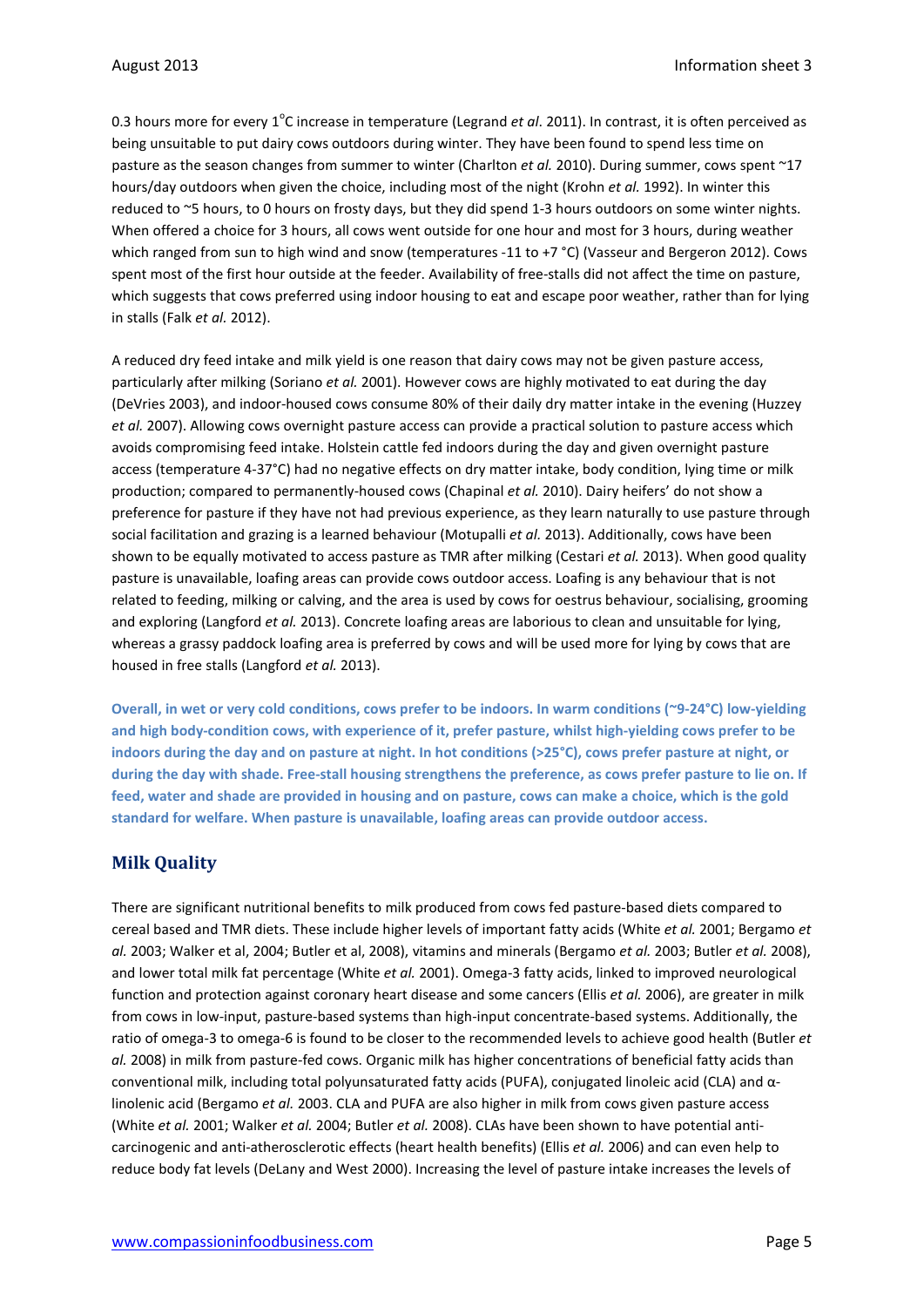CLA (Butler *et al.* 2008), and importantly CLA levels are 50% higher when pasture is grazed as opposed to fed as cut-grass (Offer, 2002), indicating the importance of grazing pasture. β-carotene, lutein (both important for eye health) and α- tocopherol (a form of vitamin E) is also significantly higher in milk from low input systems.

# **Lameness**

Lameness is a multi-factorial disease, and is typically a symptom of infectious disease, such as foot rot and DD, and non-infectious disease, such as sole ulcers, sole haemorrhages or white line lesions (Keyserlingk *et al*. 2009). It is a serious welfare issue which results in multiple problems including pain, reduced body condition, reduced milk yield, reduced dry matter intake, reduced fertility and an increased likelihood of culling . In Europe, the level of lameness has not reduced for the last 20 years (EFSA 2009b). In a UK survey (of 205 farms, across a range of systems during winter), the mean prevalence of lameness was 36.8% (range 0-79%) and 5.3% (range 0-31%) of cows were severely lame (Barker *et al.* 2010). FAWC (2009) recommend that the incidence of lameness should be urgently reduced. Awareness of the costs associated can provide encouragement for proactive management, as lameness costs an average of €53 per cow every year, and DD causes the highest financial burden (Bruijnis *et al.* 2012).

Locomotion and bone quality were found to be poorer in free-stall housing than in other systems (straw yard, pasture or loafing systems); whilst locomotion, foot angle and mammary composite score were worse on straw yards than pasture (Onyiro and Brotherstone 2008). Lameness was lower in pasture than permanentlyhoused herds, as were knee swellings; and lameness was highest in permanently-housed free-stall, compared to straw yard systems (Haskell *et al.* 2006). Lameness levels were lower on organic than conventional farms (Barker *et al.* 2010). Mobility improved significantly in lame cows when put on pasture for 4 weeks, whereas those in indoor housing remained stable or got worse (Hernandez-Mendo *et al.* 2007). As discussed, pasture can be hugely beneficial for lameness. However, poor hoof health can occur if pasture is poorly maintained. Levels of DD and interdigital dermatitis and sole and heel lesions can be higher on pasture than indoors (Baird *et al.* 2008, EFSA 2009a), although cows with DD had lower maximum heel erosion scores on pasture than indoor cows (Baird *et al.* 2008).

Other risk factors for lameness include standing in manure and on wet floors, overcrowding, dirty or inconsistent use of footbaths, poor management of silage, food sorting (which reduces nutrient intake), stress, poor claw maintenance, automatic alleyway scrapers (which coat hooves in manure) and slippery floor surfaces (DCWS 2012). Breed also has an effect, as Holstein-Friesians had poorer claw health than Norwegian cows (Baird *et al.* 2008). Too few or undersized free-stalls can cause 'perching', when cows stand with their front feet perched on the stall, which leads to lameness. Standing indoors for long periods before calving, particularly perching, increased the risk of sole ulcers or severe haemorrhage later in lactation (Figure 3, Dippel *et al.* 2011). This highlights the importance of good housing design, with comfortable lying areas to minimize perching.



Lesion

Healthy

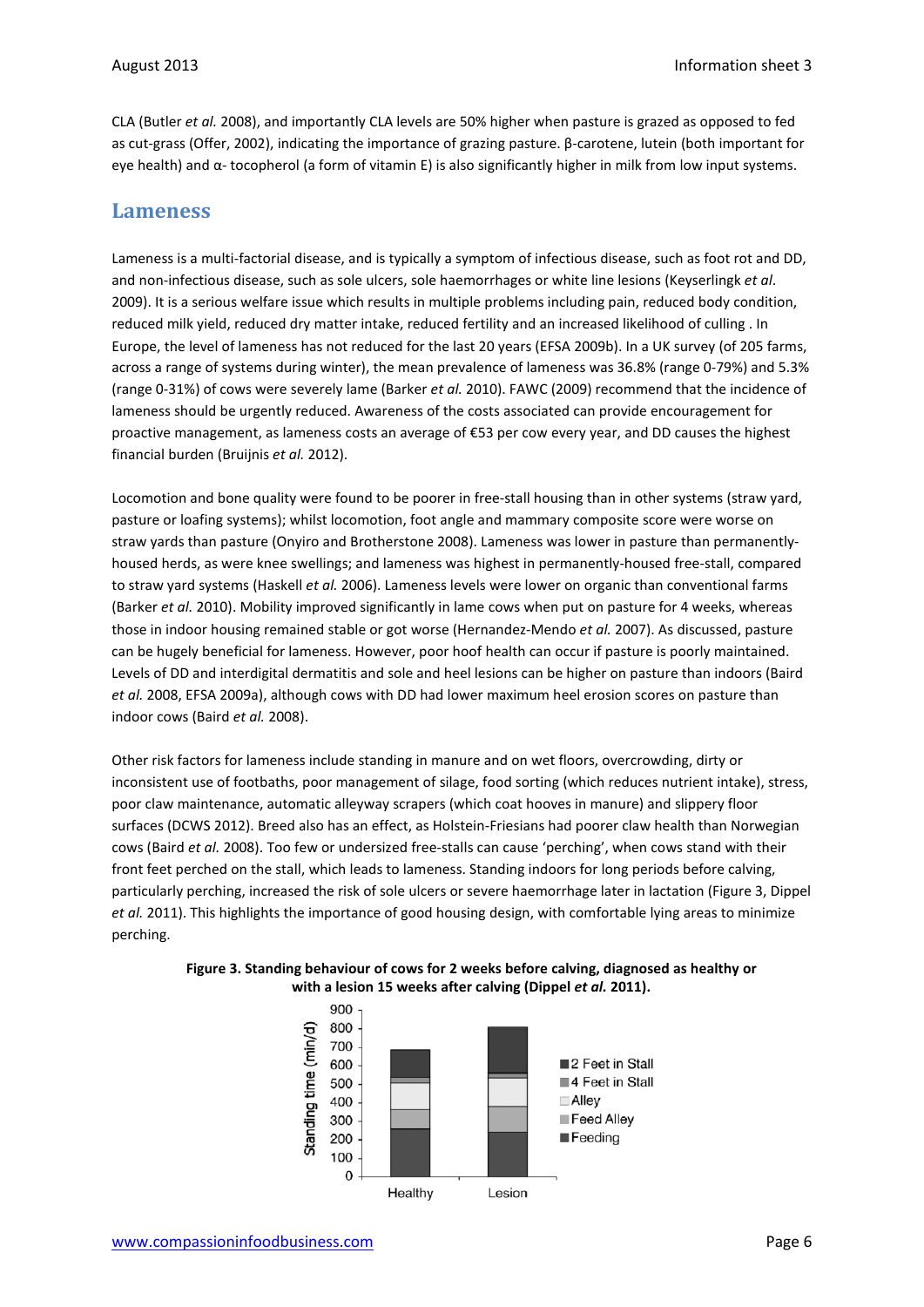Cows on pasture required to walk long distances (eg. 700m) on stony outdoor tracks can have poor condition hooves, though track quality is more important than the distance walked (Laven 2012). Hoof lesions also increased on solid concrete floors compared to straw yards (Webster 2002, Somers *et al.* 2003), slatted floors (Frankena *et al.* 1992) and rubber floors (Hultgren and Bergsten 2001). Lameness is also increased by damaged or slurry-covered concrete, cows pushing each other in yards and slipping, housing for more than 61 days and not treating within 48 hours of incidence (Van de Tol *et al.* 2005, Barker *et al.* 2010). Breeds other than Holstein-Friesians have a lower risk of lameness, independent of milk yield.

## **"If you don't measure it, you can't manage it. The key to preventing lameness is to keep feet** *clean* **and** *dry***".** (DCWS 2012)

Management is essential to prevent and treat lameness, but may not be applied due to a lack of time or labour, inadequate hoof-trimming facilities or cost (Whay 2012). Locomotion scoring should be frequently carried out on every cow; the Dairy Co 4-point Mobility Scoring System is an example of a standard, easy to use system. To be scored accurately, cows should walk on a flat, even surface, in a straight line or around a corner, and ideally by an impartial person. Cows identified as lame should then be promptly diagnosed and treated, as early detection and treatment improves the likelihood of recovery (Dairy Co 2013a). EFSA (2009b) recommend that locomotion scoring and foot lesion assessment should be carried out every 3 months, and if 10% or more of the herd have difficulties, changes should be made to housing, management and genetic strain. They consider a 2% level of lameness achievable on commercial farms. Observing cattle in pasture systems can be difficult and time consuming (Siegford *et al.* 2012), but accelerometers (leg monitors) are a useful tool which can be used to record behaviour including reduced or excessive lying (<9 or >14 hours, as shown in Figure 4), which indicates lameness, as well as feed intake and reproductive status (Siegford *et al.* 2012, Solano *et al.* 2012). Hoof trimming, such as Dutch 5-step trimming (Nadis 2009), should be practiced when necessary to treat and prevent lameness. It is now recommended that claws should not be trimmed to a fixed length due to the variation between individuals (Blowey and Inman 2012). Particular care should also be taken when trimming feet with lesions, to not remove excess horn (Blowey and Inman 2012). Non-Steroidal Anti Inflammatory Drugs (NSAIDs) should be considered during treatment for lameness, as procedures such as hoof trimming can be painful, and used routinely for claw horn disease (Laven 2012).



#### **Figure 4. Lying behaviour of cows that were not lame, moderately lame or severely lame (Ito** *et al.* **2009).**

Further measures to prevent and treat lameness include regularly using a footbath, ideally daily after milking (depending on the chemical used); keeping housing areas clean and dry; good nutrition and providing a comfortable recovery area for lame cows (DCWS 2012). EFSA (2009a) stress that for the welfare of the cow, the full range of outdoor and indoor conditions count, so that welfare is "cumulative and interactive". For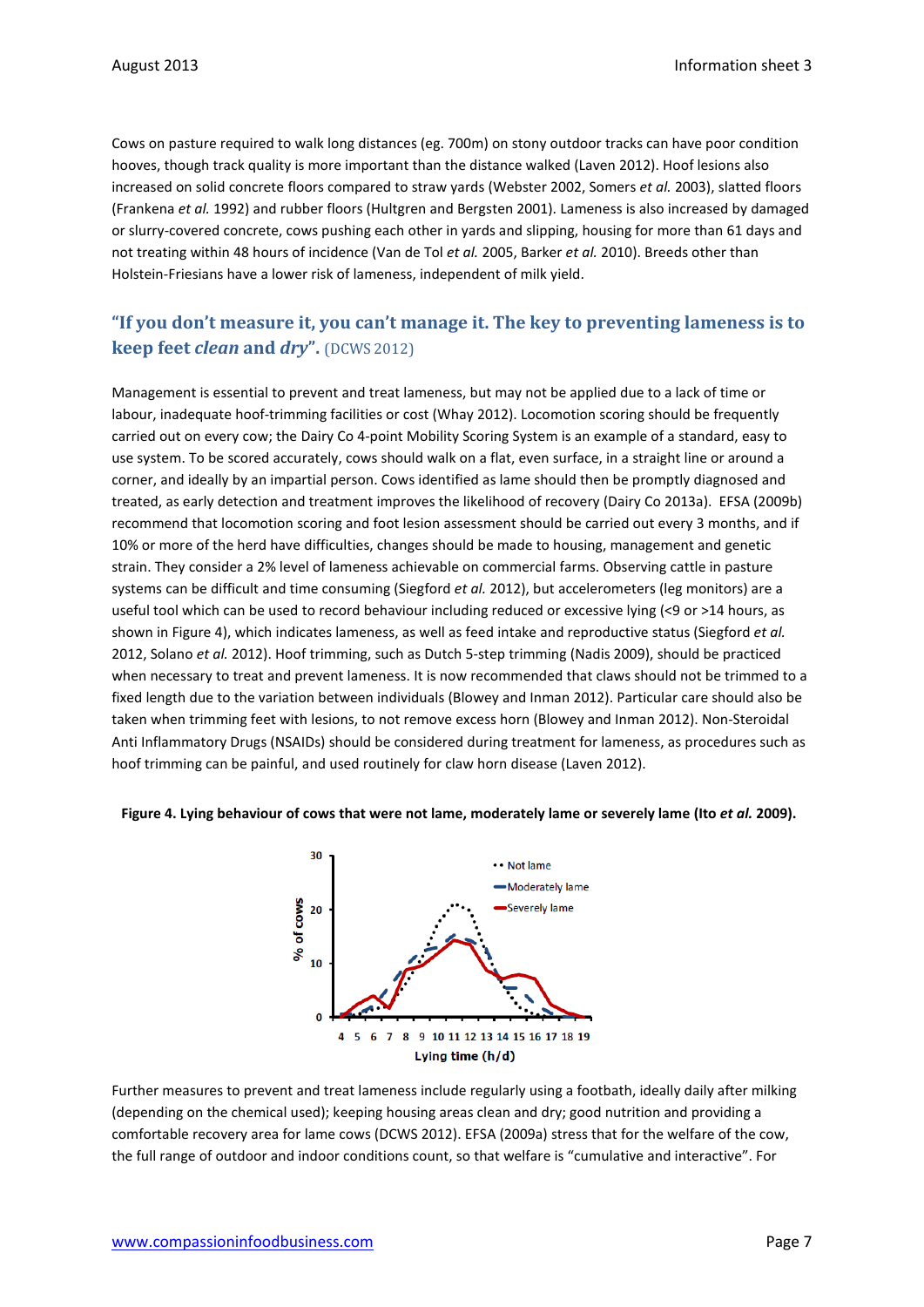example, improved claw health on pasture prevents lameness and reduces sensitivity to hard floors surface during indoor housing.

# **Mastitis**

Mastitis is a common, painful disease caused by multiple factors. Cows with mastitis show a withdrawal from normal behaviour and changes include reduced lying, an increased preference for lying on one side, more walking and weight-shifting, and higher reactivity and restlessness during milking (Medrano-Galarza *et al.* 2012). These indicators can be used to detect moderate to severe mastitis, but mild mastitis causes only minor changes in lying and behaviour during milking which indicates discomfort. Detecting and alleviating pain caused by mastitis is also commonly overlooked (Medrano-Galarza *et al.* 2012). Mastitis can cause serious financial losses to dairy farmers. Modelling (based on real data) predicted that as mastitis levels increase profits reduce, and farms with the highest levels of mastitis (Bulk SCC >400,000 cells/mL) had 62% less profits than those with the lowest rates of mastitis (Bulk SCC <100,000 cells/mL) (Geary *et al.* 2012). Clinical and subclinical mastitis also causes reproductive performance to suffer (Geary *et al.* 2012).

In conventional systems, udder health is largely maintained by the use of antimicrobials, leading to concerns that mastitis will be worse in organic systems because of restricted antibiotic use. There are conflicting results as to whether SCC levels from organic farms are higher (Hovi and Roderick 2000, Roesch *et al*. 2007), lower (Sato *et al*. 2005; Fall *et al*. 2008) or equivalent (Busato *et al.* 2000) to levels from conventional (non-organic) farms. However, a recent large scale study of individual cows on 40 organic and 40 non-organic farms in the UK found that organic systems and straw yard housing did not influence SCC (Haskell *et al.* 2009). Additionally, rotational grazing reduced the risk of mastitis compared to permanently housed or constant pasture systems, and non-*agalactiae streptococci* was lowest in rotational systems (Goldberg *et al*. 1992). Green *et al.* (2007) also found no evidence that straw yard housing increased the risk of mastitis and confirmed the benefit of rotational grazing over constant grazing for lowering mastitis risk. SCC appears to be generally lower in summer, regardless of the type of system and varies hugely between individual farms (Frelich and Slata 2011).

One of the main risk factors for mastitis and elevated SCC is poor hygiene, which is more likely to occur in multi-parous and high-yielding cows (DeVries *et al.* 2012). Older cows have larger, deeper udders which are more likely to get covered in manure nearer the floor, and higher-yielding cows are required to eat more, which increases their risk of dirty hind limbs as they spend longer standing in the feed bunk alley (DeVries *et al.*  2012). Mastitis can be managed by providing a clean environment for standing (eg. feeding area and alleyways) and lying, particularly in free-stalls (Devries *et al.* 2012). Encouraging cows to stand after milking by providing feed allows their teats to close before lying down, as standing for <90 minutes after milking could increase SCC (Devries *et al.* 2012, Watters *et al.* 2012). Further measures which can reduce mastitis are pasture access (due to the lower infection pressure); keeping late-gestation heifers with the herd (which is less stressful than mixing post-partum); removing super-numerary teats (to improved udder hygiene, ensuring analgesia is given); and not using an AMS (perhaps due to their reduced efficiency at teat cleaning and detecting sub-clinical mastitis or limited access for some individuals) (Santman-Berends *et al.* 2012, Wagner *et al.* 2012). To help manage mastitis, SCC should be measured at the individual, not herd level. An extra staff member in the milking pit can help identify mastitis and milking teat cup liners should be changed every 2500 milkings, which is equivalent to monthly for some herds (DairyCo 2013b). The six-point plan for controlling mastitis comprises 1) hygienic teat management, 2) prompt identification and treatment of clinical mastitis, 3) dry cow management and therapy (for infected cows) 4) culling chronically affected cows, 5) regular maintenance of the milking machine and 6) good record keeping (DairyCo 2013c).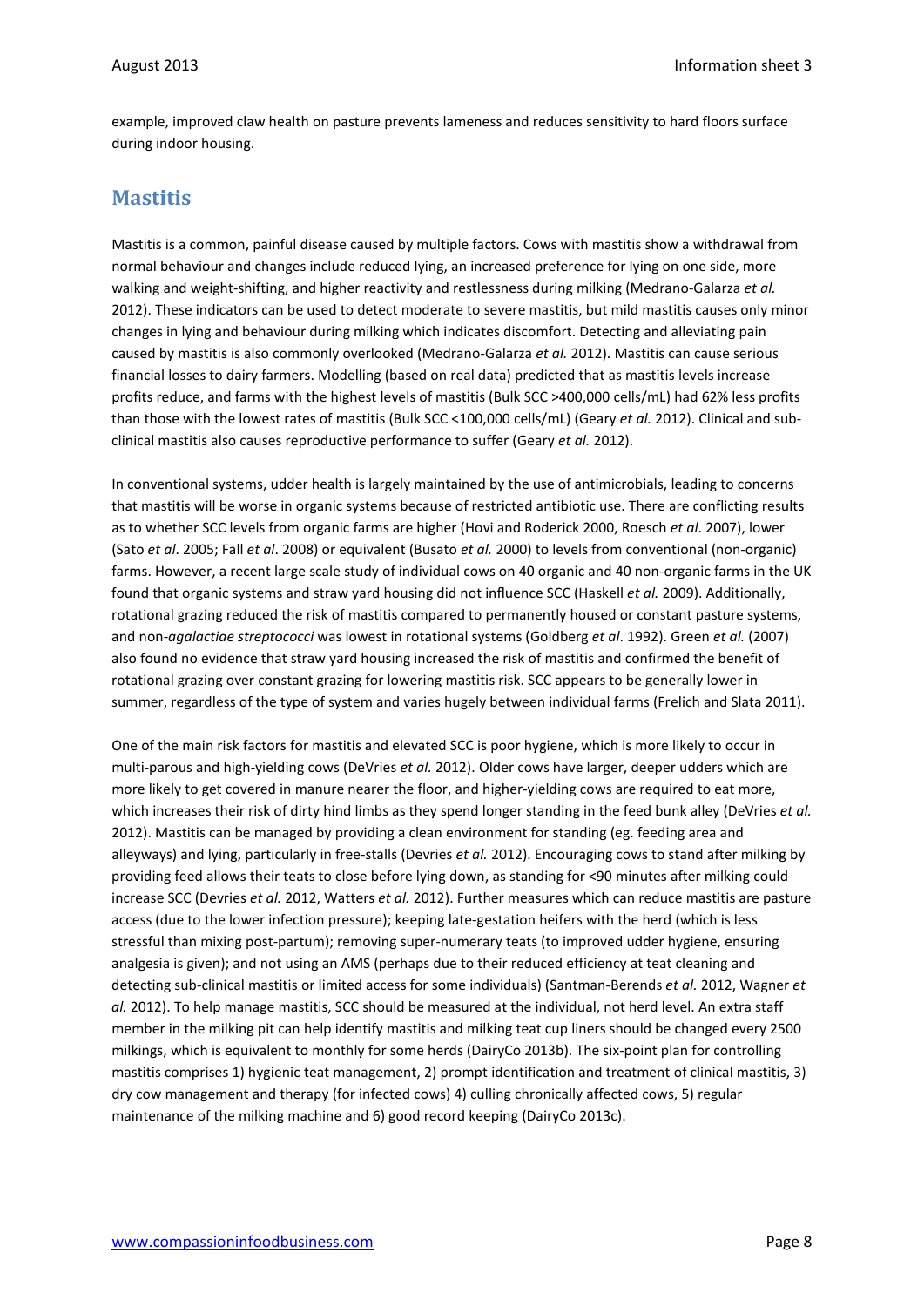# **Comfort**

Keeping dairy cows in tie stalls, which are common in more traditional systems, present multiple welfare issues. Movement and exercise are severely restricted, grooming and social interaction is impaired (Anderson 2008), there is an increased risk of lameness and hock inflammation (Krohn and Munksgaard 1993, Regula *et al.* 2005,) cows are unable to escape dominant individuals (EFSA 2009b) and stalls can be poorly fitting. The use of electric shocks to train cows to excrete outside of the stall causes physical problems (Oltenacu *et al.* 1998 cited in EFSA 2009b) and will cause stress, and tethering tails prevents cows being able to deter flies. A recent survey of 226 farms across Europe found that 35% of cows were kept in tie stalls, particularly in Eastern countries and central and southern mountainous regions (Alcasade 2009). Tie stalls are becoming less common and are not normally permitted in European Organic systems.

The majority of European dairy cows are now housed in free-stall barns (EFSA 2009a). These contain cubicles, which may consist of a mattress with some or no bedding, soil covered with straw, or deep-bedding, such as sawdust or sand. There are commonly the same number of cows as stalls, and in many systems, stall dimensions may be too small for the modern Holstein-Friesian cow. Modern dairy cows lie for 12 hours a day and become stressed if deprived of lying; shown by behavioural and physiological indicators (Fisher *et al.* 2002, Jensen *et al*. 2004, Munksgaard and Thomsen 2012). Cows may prioritise lying, although a conflict may arise in high-yielding cows between lying and eating. Reduced lying can also reduce food intake and yield (Munksgaard and Thomsen 2012). It is important that the lying area is comfortable and meets their needs, particularly because hock lesions can become more prevalent during lactation (Tucker *et al.* 2012). Figure 5 shows a outcome based checklist that can be carried out to assess comfort levels on farm.

Bedding has different effects on comfort and health. Deep-bedded sand improves milk yield and is better for welfare (for cleanliness, hock condition and lameness) than free-stalls with rubber mats or mattresses (Andreasan and Forkman 2012), but is not always practical to use. Deep-bedded open barns are uncommon in Europe, but more popular in North America, where different bedding materials are utilised, such as peat moss and recycled manure solids (RMS). RMS is produced by a liquid-solid separator, anaerobic digester or composter (DCWS 2012) and originated in the USA, but has spread to Israel and the Netherlands. Wellmanaged, deep-bedded RMS barns with good ventilation improve welfare by reducing lameness and voluntary culling due to poor milk yield and improving SCC, cleanliness, comfort, lying time, freedom of lying positions, sleep, and oestrus and play behaviour, compared to mattress stalls with some RMS (Black *et al.* 2012, Husfeldt and Endres 2012).

Open barns also allow cows to lie laterally, which is restricted in free-stall housing (Langford *et al.* 2013) and is when most REM sleep occurs (essential for the brain and important for learning and memory) (Capellini *et al.* 2008). Open barn housing or pasture also allows cows to lie in their preferred orientation and near companions. In Europe, Holstein and Jersey cows lie and feed for longer in open deep straw-bedded than freestall housing (Campler *et al.* 2012). Cows given a grassy paddock loafing area used it for lying if they were housed in free stalls, or loafing if they were kept in deep straw barns (Langford *et al.* 2013), which shows the difference in lying comfort between the systems. Improved cow comfort has also been associated with improved milk yield (van Eerdenburg *et al.* 2012).

# **Mortality**

Mortality levels in dairy cows are increasing (Thomsen *et al.* 2004, McConnel *et al* 2008). Risks associated with higher mortality include increasing herd size, average milk yield and morbidity, respiratory disease, and TMR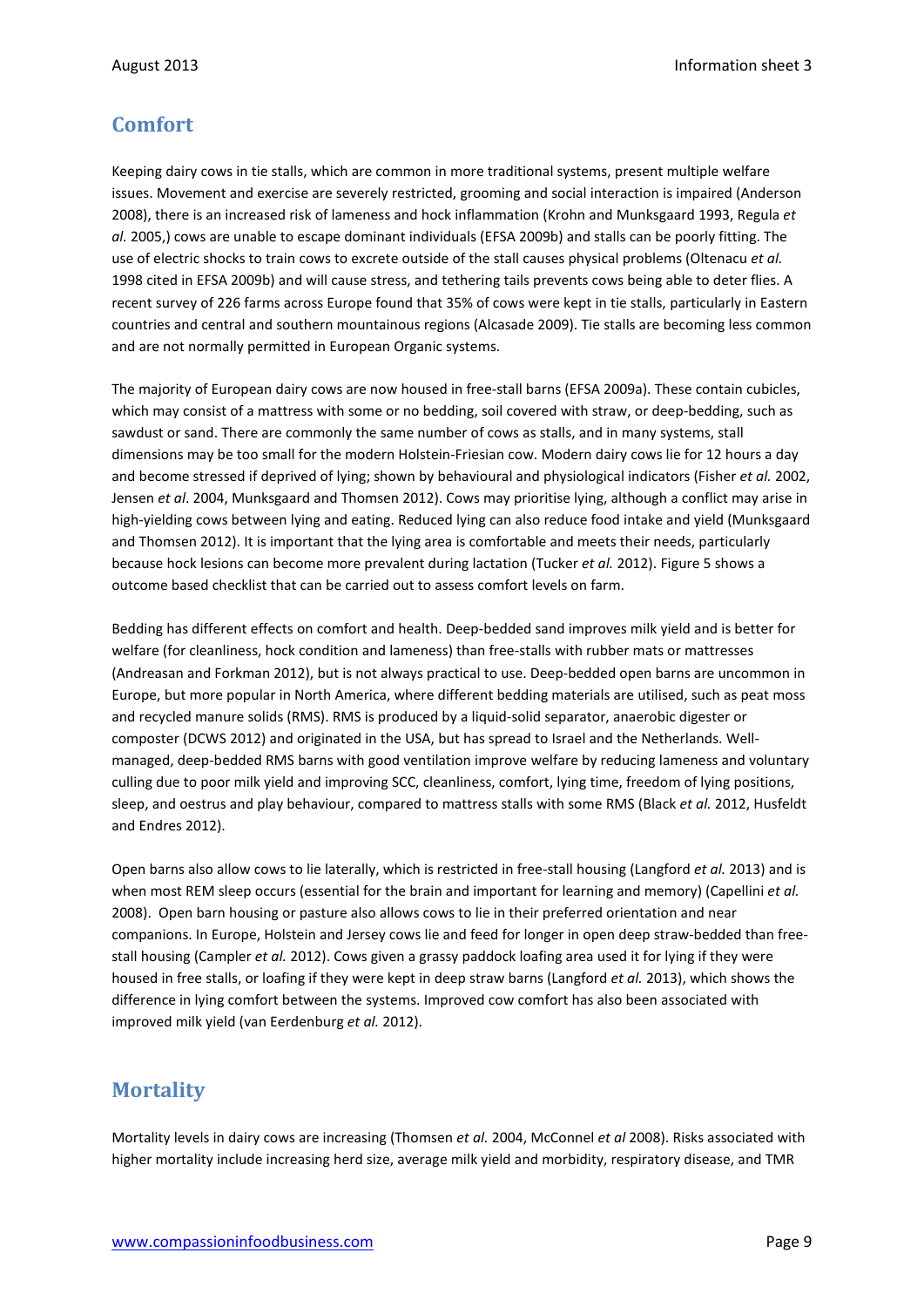feeding (McConnel *et al.* 2008, Thomsen and Sorensen 2009). Mortality is associated with negative psychological states, as chronic stress reduces immunity which can lead to disease and mortality (Walker *et al.* 2012). The risk of mortality was lower in organic Danish than conventional, summer-grazed herds (Thomsen *et al.* 2006). Cull rates in the UK were 23.8% in the early 90's (Esslemont and Kossaibati 1997); 22% were sold and 1.8% died on-farm. Disposals were attributed to poor fertility (36.5% of total), management policy (11.5%),

#### **Figure 5. Welfare outcomes-based assessment of dairy cow comfort (DCWS 2012)**



mastitis (10.1%), and lameness (5.6%). By the late 1990's UK cull rates were still similar at 22.1% (Whitaker *et al.* 2000), with infertility, mastitis and lameness rates responsible for >50% culls and accounting for annual rates of 5.6, 3.6 and 1.7%, respectively. Involuntary culling refers to disposal due to injury, poor health (commonly mastitis and lameness) or infertility. It may involve a trade-off between the optimum finance for the farmer and the humane endpoint for the cow (Langford and Stott 2012). Investment to reduce the causes of mortality is beneficial in the long-term and reduces the need for culling and the poor welfare experienced by untreated cull cows (Langford and Stott 2012).

# **References**

Alcasade (2009) Alternatives to Castration and Dehorning. Study on the improved methods for animal-friendly production, in particular on alternatives to the castration of pigs and on alternatives to the dehorning of cattle (SANCO/2008/D5/018). Appendix 20,

D.2.1.1. Report on dehorning practices across EU member states. pp211-219.

Anderson, N. (2008) Cow behaviour to judge free-stall and tie-stall barns. Information sheet, Available a[t www.ontario.ca/omafra.](http://www.ontario.ca/omafra) Last accessed 15/02/13.

Andreasen, S.N. and Forkman, B. (2012) The [welfare of dairy cows is improved in relation to cleanliness and integument alterations on the](http://www.journalofdairyscience.org/article/S0022-0302(12)00510-3/abstract)  [hocks and lameness when sand is used as stall surface.](http://www.journalofdairyscience.org/article/S0022-0302(12)00510-3/abstract) *Journal of Dairy Science* 95, 4961-4967.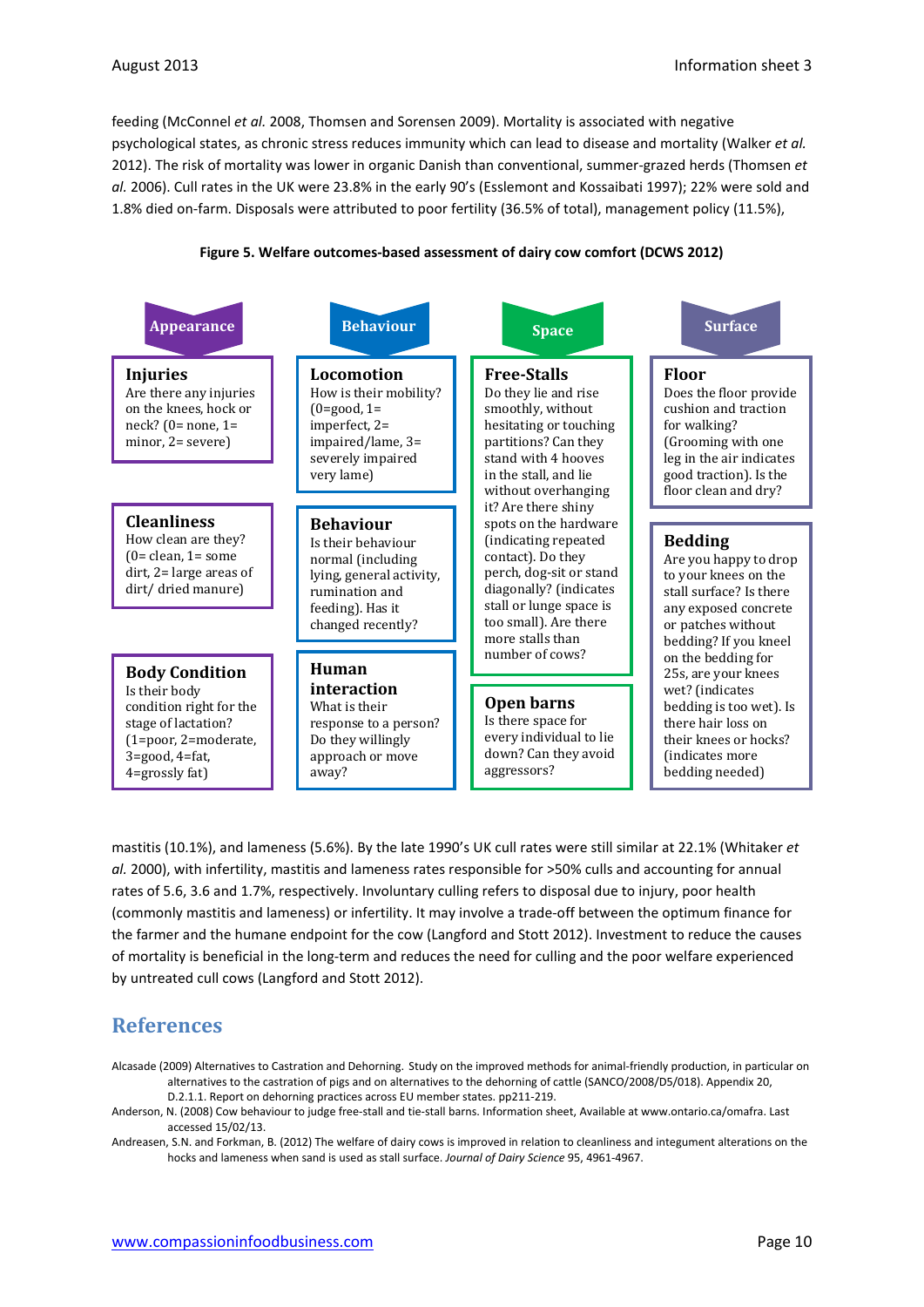Agricultural Research (2011) Putting Dairy Cows Out to Pasture: An Environmental Plus" [May/June 2011](http://www.ars.usda.gov/is/AR/archive/may11/) issue of *Agricultural Research* magazine. Available at [http://www.ars.usda.gov/is/AR/2011/may11/cows0511.htm.](http://www.ars.usda.gov/is/AR/2011/may11/cows0511.htm) Accessed 15/02/13.

Baird, L.G., O'Connell, N.E., McCoy, M.A., Keady, T.W.J. and Kilpatrick, D.J. (2008) Effects of breed and production system on lameness parameters in dairy cattle. *Journal of Dairy Science*, 92, 2174-2182.

Barker, Z.E., Leach, K.A., Whay, H.R., Bell, N.J., and Main, D.C.J. (2010). Assessment of lameness prevalence and associated risk factors in dairy herds in England and Wales. *Journal of Dairy Science*, 93,932–941.

Bergamo, P., Fedele, E., Iannibelli, L. and Marzillo, G. (2003) Fat-soluble vitamin contents and and fatty acid composition in organic and conventional Italian dairy products, *Food Chemistry*, 83, 625-631.

Black, R., Taraba, J., Day, G., Damasceno, F., Bewley, J. (2012) Potential cow-focused benefits of compost bedded pack dairy barns. The First Dairy Cattle Welfare Symposium, 23-26 October 2012, Guelph, Ontario, Canada.

Blackie, N., Amory, J., Bleach, E. And Scaife, J. (2011) The effect of lameness on lying behaviour of zero-grazed Holsterin dairy cattle. *Applied Animal Behaviour Science* 134, 85-91.

Blowey, R. and Inman, I. (2012) Is there a case for reassessing hoof-trimming protocols? *Veterinary Record*, 171, 592-593.

Bruijnis, M.R.N., Beerda, B., Hogeveen, H. and Stassen, E.N. (2012). Foot disorders in dairy cattle: impact on cow and dairy farmer. *Animal Welfare,* 21, 33-40.

Busato, A., P. Trachsel, M. Schallibaum, and J. W. Blum. (2000). Udderhealth and risk factors of subclinical mastitis in organic dairy farms in Switzerland. *Preventative Veterinary Medicine*, 44, 205–220.

Butler, G., Nielsen, J. H., Slots, T., Seal, C., Eyre, M., Sanderson, R., Leifert, C. (2008). Fatty acid and fat-soluble antioxidant concentrations in milk from high- and low-input conventional and organic systems: seasonal variation. *Journal of the Science of Food and Agriculture*, 88, 1431-1441.

Campler, M. Jensen, M., Munksgaard, L. (2012) Lying and Feeding behaviour in Danish Holstein and Jersey Cows during the prepartum period. The First Dairy Cattle Welfare Symposium, 23-26 October 2012, Guelph, Ontario, Canada.

Capellini, I., Barton, R.A., McNamara, P., Preston, B.T., Nunn, C.L. (2008) Phylogenetic analysis of the ecology and evolution of mammalian sleep. *Evolution*, 62, 1764-1775.

Cestari, A.,A., Fregonesi, J.A., Weary, D.M., Von Keyserlingk, M.A.G (2013) Motivation for access to pasture in dairy cows. In: Proceedings of the 47<sup>th</sup> International Congress of the ISAE, International Society for Applied Animal Behaviour Science, Florianoplois, Brazil, 2-6 June, pp.73.

Charlton, G., Rutter, M., East, M. And Sinclair, L. (2010) The effect of TMR on dairy cow preference to be indoors or at pasture. In: Proceedings of the 44<sup>th</sup> Congress of the International Society for Applied Ethology (ISAE) Swedish University of Agricultural Sciences, Uppsala, Sweden. 4-7 August 2010.

Charlton, G.L, Rutter, S.M., East, M. And Sinclair, L.A. (2011) Preference of dairy cows: indoor cubicle housing with access to a total mixed ration versus access to pasture. *Applied Animal Behaviour Science*, 130, 1-9.

Chapinal, N., Goldhawk,C., de Passille, A., von Keyserlingk, M., Weary, D., Rushen, J. (2010) Overnight access to pasture does not reduce milk production or feed intake in dairy cattle. *Livestock Science,* 129, 104-10.

DairyCo (2013a) Available at [<http://www.dairyco.org.uk/technical-information/animal-health-welfare/lameness/husbandry](http://www.dairyco.org.uk/technical-information/animal-health-welfare/lameness/husbandry-prevention/mobility-scoring/)[prevention/mobility-scoring/>](http://www.dairyco.org.uk/technical-information/animal-health-welfare/lameness/husbandry-prevention/mobility-scoring/) Last accessed 06/08/13.

DairyCo (2013b) Available at: [<http://www.dairyco.org.uk/technical-information/animal-health-welfare/mastitis/working-arena](http://www.dairyco.org.uk/technical-information/animal-health-welfare/mastitis/working-arena-prevention-of-infection/milking-parlour/liner-changes/)[prevention-of-infection/milking-parlour/liner-changes/>](http://www.dairyco.org.uk/technical-information/animal-health-welfare/mastitis/working-arena-prevention-of-infection/milking-parlour/liner-changes/). Last accessed 06/08/13.

DairyCo (2013c) Available at [<http://www.dairyco.org.uk/technical-information/animal-health-welfare/mastitis/5-point-plan-mastitis](http://www.dairyco.org.uk/technical-information/animal-health-welfare/mastitis/5-point-plan-mastitis-prevention/)[prevention/>](http://www.dairyco.org.uk/technical-information/animal-health-welfare/mastitis/5-point-plan-mastitis-prevention/) Last accessed 06/08/13.

DeLany, J. P. and West, D. B. (2000) Body Composition Changes and Conjugated Linoleic Acid. *Journal of the American College of Nutrition*, 19, 4875-4935.

DeVries, T.J., von Keyserlingk, M.A.G., Beauchemin, K.A., (2003). Diurnal feeding pattern in lactating dairy cows. *Journal of Dairy Science*, 86, 4079–4082.

DeVries, T.J., Aarnoudse, M.G., Barkema, H.W., Leslie, K.E., von Keyserlingk, M.A. (2012) Associations of dairy cow behavior, barn hygiene, cow hygiene, and risk of elevated somatic cell count. *Journal of Dairy Science*, 95, 5730-5739.

Dippel,S.,Tucker,C.B., Winckler,C. Weary, D.M. (2011) Effects of behaviour on the development of claw lesions in early lactation dairy cows. *Applied Animal Behaviour Science*, 134, 16-22.

DCWS (2012) Interactive Workshops: Cramer, G. And McDowell, G.A. Lameness Lesions and Management; Nash, C., Main, A., Villettaz Robichard, M., On-farm assessments to improve cow comfort, The First Dairy Cattle Welfare Symposium 23-26 October 2012, Guelph, Ontario, Canada.

Ellis, K. A., Innocent, G., Grove-White, D. , Cripps, P., McLean, W.G., Howard, C.V., Mihm, M. (2006). Comparing the Fatty Acid composition of Organic and Conventional Milk, Journal of Dairy Science. 89, 1938-1950.

EFSA (European Food Safety Authority) (2009a) Scientific report of EFSA prepared by the Animal Health and Welfare Units on the effect of farming systems on dairy cow welfare and disease. *Annex to the EFSA Journal* 1143, 1-284.

EFSA (European Food Safety Authority) (2009b) Scientific opinion of the panel on Animal Health and Welfare on a request from the European Commission on the welfare of cows. *The EFSA Journal* 1143, 1-38.

Esselemont, R.J., and Kossaibati, M.A. (1997) Culling in 50 dairy herds in England. Veterinary Record, 140: 36-39.

Fall, N., U. Emanuelson, K. Martinsson, and S. Jonsson (2008) Udder health at a Swedish research farm with both organic and conventional dairy cow management. *Preventative Veterinary Medicine*. 83, 186–195.

Falk, A.C.,Weary, D.M. Winckler, C.,von Keyserlingk, M.A. (2012). Preference for pasture versus freestall housing by dairy cattle when stall availability indoors is reduced. *Journal of Dairy Science*, 95, 6409-6415.

FAWC (Farm Animal Welfare Council) (2009) Dairy cow welfare: more needs to be done. In: News and reports, *The Veterinary Record* October 31, 2009.

FAWC (Farm Animal Welfare Council) (2010). Cows kept in very large herds can have lives worth living In: News and Reports, Veterinary Record, August 28, 2010. 313.

Fisher, A.D., Verkerk, G.A., Morrow, C.J. and Matthews, L.R. (2002) The effects of feed restriction and lying deprivation on pituitary-adrenal axis regulation in lactating cows. *Livestock Production Science*. 73, 255-263.

Fisher, A.D., Stewart, M., Verkerk, G.A. Morrow, C.J. and Matthews, L.R. (2003) The effects of surface type on lying behaviour and stress responses of dairy cows during periodic weather-induced removal from pasture*. Applied Animal Behaviour Science*. 81, 1-11.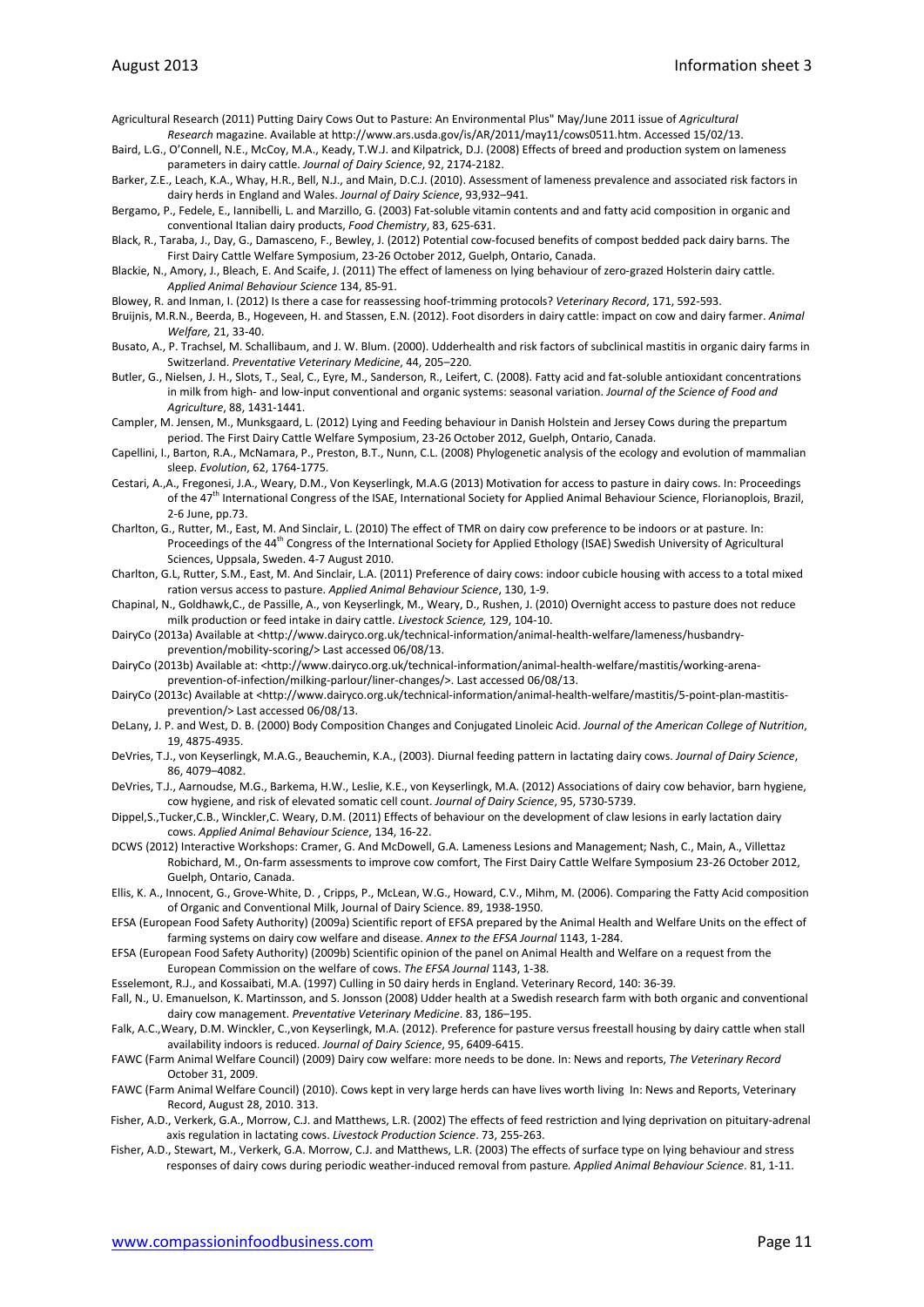- Frankena, K., K. A. S. van Keulen, J. P. Noorhuizen, E. N. Noordhuizen-Stassen, J. Gundelach, D. J. de Jong, and I. Saedt. (1992) A crosssection study into prevalence and risk indicators of digital haemorrhages in female dairy calves. *Preventative Veterinary Medicine*. 14, 1–12.
- Frelich, J. and Slachta, M. (2011) Impact of seasonal grazing on udder health of cows. *Acta Universitatis Agriculturae et silviculturae Mendelianae Brunensis* LIX: 53-58.
- [Geary, U., Lopez-Villalobos, N., Begley, N., McCoy, F., O'Brien, B., O'Grady, L. and Shalloo, L. \(2012\). Estimating the effect of mastitis on the](http://www.journalofdairyscience.org/issues?issue_key=S0022-0302%2812%29X0007-9)  [profitability of Irish dairy farms.](http://www.journalofdairyscience.org/issues?issue_key=S0022-0302%2812%29X0007-9) *Journal of Dairy Science,* 95, 3662–3673.
- Green, M.J., Bradley, A.J., Medley, G.F., and Browne, W.J. (2007). Cow, Farm, and Management Factors During the Dry Period that Determine the Rate of Clinical Mastitis After Calving, *Journal of Dairy Science.* 90, 3764–3776.
- Goldberg, J.J., Wildman, E.E., Pankey, J.W., Kunkel, J.R., Howard, D.B., and Murphy, B.M. (1992) The Influence of Intensively Managed Rotational Grazing, Traditional Continuous Grazing, and Confinement Housing on Bulk Tank Milk Quality and Udder Health. *Journal of Dairy Science*, 75, 96-104.
- Hanna, A., Norell, L. and per Peetz, N. (2010) Temperature and humidity affects dairy cows' willingness to be on pasture. In: Proceedings of the 44<sup>th</sup> Congress of the International Society of Applied Ethology (ISAE) Swedish University of Agricultural Sciences, Uppsala, Sweden. 4-7 August 2010.
- Haskell, M.J., Rennie, L.G., Bowell, V.A., Bell, M.J. and Lawrence, A.B. (2006). Housing System, Milk Production, and Zero-Grazing Effects on Lameness and Leg Injury in Dairy Cows. *Journal of Dairy Science*. 89, 4259–4266.
- Haskell , M.J., Langford, M.F., Jack, M.C., Sherwood, L., Lawrence, A.B., and Rutherford, K.M.D. (2009). The effect of organic status and management practices on somatic cell counts on UK dairy farms *Journal of Dairy Science.* 92, 3775–3780.
- Hernandez-Mendo, O., von Keyserlingk,M.A.G., Veira, D.M., and D. M. Weary. (2007). Effects of Pasture on Lameness in Dairy Cows. *Journal of Dairy Science*. 90, 1209–1214.
- Hovi, M., and S. Roderick. (2000). Mastitis and mastitis control strategies in organic milk. *Cattle Practice.* 8, 259–264.
- Hultgren, J., and Bergsten, C. (2001). Effects of a rubber-slatted flooring system on cleanliness and foot health in tied dairy cows. *Preventative Veterinary Medicine*. 52,75–89.
- Husfeldt, A.W. and Endres, M. (2012) Dairy welfare when using recycled manure solids for bedding. The First Dairy Cattle Welfare Symposium, 23-26 October 2012, Guelph, Ontario, Canada.
- Huxley, J. And Green, M. (2010) More for less: dairy production in the 21<sup>st</sup> century. *Veterinary Record*. 712-713.
- Huzzey, J.M., Veira, D.M., Weary, D.M., von Keyserlingk, M.A.G., (2007). Prepartum behavior and dry matter intake identify dairy cows at risk for metritis. *Journal of Dairy Science*. 90, 3220–3233.
- Irrange, N. and Knierim, U. (2012) Can pasture access contribute to reduced agnostic interactions and relaxation in the loose housing barn in horned dairy cows? In: Proceedings of the  $46^{th}$  Congress of the International Society for Applied Ethology (ISAE) Vienna, Austria, 31 July- 4 August 2012.
- Jacobs, J.A. Siegford, J. M. (2012) Invited review: The impact of automatic milking systems on dairy cow management, behavior, health, and welfare. Journal of Dairy Science, 95, 2227–2247.
- Jensen, M.B., Munksgaard, L., Pedersen, L.J., Ladewig, J. And Matthews, L (2004) Prior deprivation and reward duration affect the demand function of rest in dairy heifers. *Applied Animal Behaviour Science*. 88, 1-11.
- Ketelaar-de Lauwere, C.C., Ipema, A.H., van Ouwerkerk, E.N.J., Hendriks, M.M.W.B., Metz, J.H.M., Noordhuizen, J.P.T.M and Schouten, W.G.P (1999) Voluntary automatic milking in combination with grazing of dairy cows. Milking frequency and effects on behaviour. *Applied Animal Behaviour Science*. 64, 91-109.
- Keyserlingk, M.A.G., Rushen, J., de Passille, A.M. and Weary, D.M. (2009) Invited review: The welfare of dairy cattle key concepts and the role of science. *Journal of Dairy Science*, 92, 4101-4111.
- Kilgour, R.J. (2012) In pursuit of "normal": a review of the behaviour of cattle at pasture. *Applied Animal Behaviour Science* 138, 1-11.
- Krohn, C.C., Munksgaard, L. and Jonasen, B. (1992) behaviour of dairy cows kept in extensive (loose housing/pasture) or intensive (tie stall) environments 1. Experimental procedure, facilities, time budgets – diurnal and seasonal conditions. *Applied Animal Behaviour Science*, 34, 37-47.
- Krohn, C.C. and Munksgaard, L. (1993) Behaviour of dairy cows kept in intensive (loose housing/pasture) or intensive (tie stall) environments. II. Lying and lying down behaviour*. Applied Animal Behaviour Science*, 37, 1-16.
- Laven, R. (2012) Assessment of the Effect of Treatment with Long-Acting and Short Acting Non-Steroidals on the Pain Responses Associated with Lameness in Dairy Cattle. The First Dairy Cattle Welfare Symposium, 23-26 October 2012, Guelph, Ontario, Canada.
- Langford, F.M. and Stott, A.W. (2012). Culled early or culled late: economic decisions and risks to welfare in dairy cows. *Animal Welfare*, 21, 41-55.
- Langford, F., Bell, D., Chumia, D., Grahama, R-L., Mhairi, J., Nevison, I., Roberts, D., Haskell, M. (2013). Housing type affects the lying behaviour of dairy cows given access to an outside loafing 'paddock'.In: Proceedings of the 47<sup>th</sup> International Congress of the ISAE, International Society for Applied Animal Behaviour Science, Florianoplois, Brazil, 2-6 June, pp.73.
- Legrand, A.L., von Keyserlingk, M.A.G. and Weary, D. M. (2009) Preference and usage of pasture versus free-stall housing by lactating dairy cattle. *Journal of Dairy Science*. 92, 3651-3658.
- Legrand, A., Schutz, K.E. and Tucker, C.B (2011) Using water to cool cattle: Behavioural and physiological changes associated with voluntary use of cow showers. *Journal of Dairy Science*, 94, 1-11.
- Maynard, R. (2012) Role of Dairy Farmers of Canada in the development of an assessment program for the well-being of dairy animals. The First Dairy Cattle Welfare Symposium, 23-26 October 2012, Guelph, Ontario, Canada.
- Mattiauda, D.A., Tamminga, S., Gibb, M.J., Soca, P. Bentancur, O. Chilibroste, P. (2013) Restricting access time at pasture and time of grazing allocation for Holstein dairy cows: Ingestive behaviour, dry matter intake and milk production, *Livestock Science.* 152, 53-62.
- Medrano-Galarza, C., Gibbons, J., Wagners, S., de Passillé, A.M., Rushen, J*.* (2012) Behavioural changes in dairy cows with mastitis. The First Dairy Cattle Welfare Symposium, 23-26 October 2012, Guelph, Ontario, Canada.
- Miller, K. and Wood-Gush, D.G.M (1991) Some effects of housing on the social behaviour of dairy cows. *Animal Production* 53, 271-278. McConnel, C.S., Lombard, J.E., Wagner, B.A., and Garry, F.B. (2008). Evaluation of Factors Associated with Increased Dairy Cow Mortality
	- on United States Dairy Operations *Journal of Dairy Science*. 91, 1423–1432.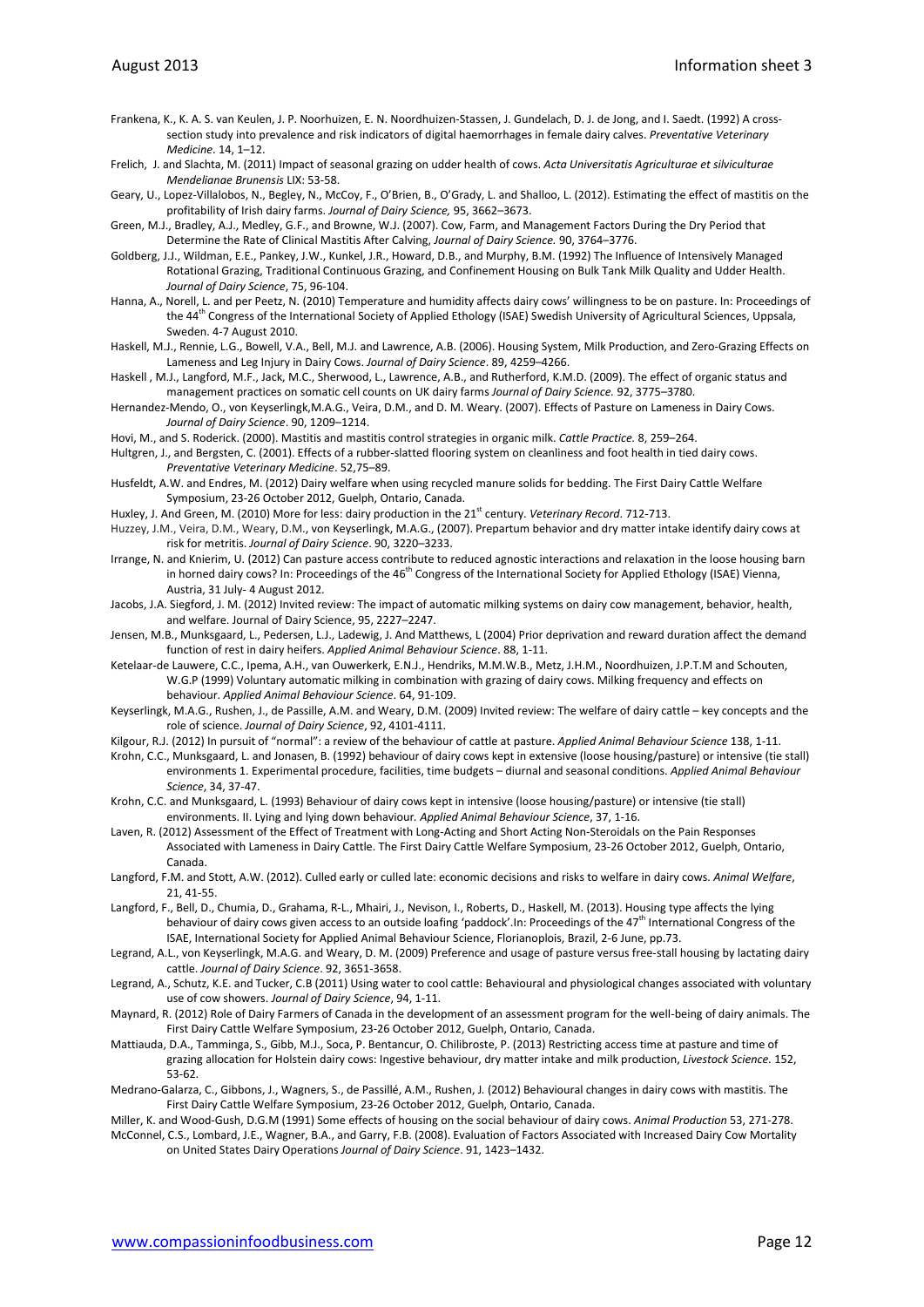- Motupalli, P.R., Rutter, S.M., Bleach, E.C., Sinclair, L.A. (2013) Dairy heifer preference for being indoors or at pasture is affected by previous experience. In: Proceedings of the 47<sup>th</sup> International Congress of the ISAE, International Society for Applied Animal Behaviour Science, Florianoplois, Brazil, 2-6 June, pp.73.
- Munksgaard,L. and Thomsen, P. (2012) Effects of Cow characteristics on lying behaviour and activity in Danish dairy herds with free stalls. The First Dairy Cattle Welfare Symposium, 23-26 October 2012, Guelph, Ontario, Canada.
- Nadis (2009) Lameness control in Dairy Herds. Available at [<http://www.nadis.org.uk/pdfs/Foot%20Trimming.pdf>](http://www.nadis.org.uk/pdfs/Foot%20Trimming.pdf) Last accessed 06/08/13.
- Norring, M. And Valros, A. (2010) Milk yield affects time budget in dairy cows. In: Proceedings of the 44<sup>th</sup> International Congress of the International Society for Applied Ethology.
- Offer, N.W. (2002) Effects of cutting and ensiling grass on levels of CLA in bovine milk. In: Gechie, L.M., Thomas, C.(eds.) Proceedings of the 13th International Silage Conference, Scottish Agricultural College, Auchincruive, UK, pp. 16–17.
- O'Connell, J., Giller, P.S. and Meaney, W. (1989) A comparison of dairy cattle behavioural patterns at pasture and during confinement. *Irish Journal of Agricultural Research*. 28, 65-72.
- O'Connell, J.M., Meaney, W.J., Giller, P.S., Collins, E. And Boon, C. (1993) Behavioural studies their role in improving housing facilities for overwintering dairy cows. In: Proceedings of the American Society of Agricultural Engineers, St. Joseph, Michigan, USA. Livestock Environment IV. Coventry, UK 6-9 July 1993, 298-305
- Onyiro, O.M., and Brotherstone, S. (2008). Genetic Analysis of Locomotion and Associated Conformation Traits of Holstein-Friesian Dairy Cows Managed in Different Housing Systems. *Journal of Dairy Science*. 91, 322–328.
- Pinheiro Machado Filho, L., Carlos, P., Wickeart,C., Avila,L., Tais, S., Hotzel, M.J. (2012) Influence of social hierarchy on the use of shade by dairy cows. In: Proceedings of the 46<sup>th</sup> Congress of the International Society for Applied Ethology (ISAE) Vienna, Austria, 31 July-4 August 2012.
- Phillips, C.J.C., Waita, J.M., Arney, D.R. and Chiy, P.C. (1999) The effects of sodium and potassium fertilizers on the grazing behaviour of dairy cows. *Applied Animal Behaviour Science*. 61, 201-213.
- Regula, G., Danuser, J., Spycher, B. and Wechsler, B. (2004) health and welfare of dairy cows in different husbandry systems in Switzerland, *Preventative Veterinary Medicine,* 66, 201-213.
- Regula, G., Danuser, J., Spycher, B. and Wechsler, B. (2004) Health and welfare of dairy cows in different husbandry systems in Switzerland. *Preventive Veterinary Medicine.* 66, 247-264
- Roesch, M., Doherr, M.G., Scharen, W., Schallibaum, M., and Blum, J.W. (2007). Subclinical mastitis in dairy cows in Swiss organic and conventional production systems. *Journal of Dairy Research*. 74, 86–92.
- Rushen, J. (2012) Assessment and guidelines for Dairy Cattle Welfare. The First Dairy Cattle Welfare Symposium, 23-26 October 2012, Guelph, Ontario, Canada.
- [Santman-Berends, I.M.G.A., Olde Riekerink, R.G.M., Sampimon O.C., van Schaik G., and Lam T.J.G.M. \(2012\). Incidence of subclinical](http://www.sciencedirect.com/science/article/pii/S0022030212002135)  [mastitis in Dutch dairy heifers in the first 100 days in lactation and associated risk factors.](http://www.sciencedirect.com/science/article/pii/S0022030212002135) *Journal of Dairy Science.* 95, 2476- [2484.](http://www.sciencedirect.com/science/article/pii/S0022030212002135)
- Sato, K., Bartlett, P.C., Erskine, R.J., and Kaneene. J.B. (2005). A comparison of production and management between Wisconsin organic and conventional dairy herds. *Livestock Production Science*. 93,105–115.
- Siegford, J., Elischer, A., Karcher,E*.(* 2012) Validating the Accuracy of Activity Monitor Data from Dairy Cows Housed in a Pasture-Based Automatic Milking System. The First Dairy Cattle Welfare Symposium, 23-26 October 2012, Guelph, Ontario, Canada.
- Schrer, T., and Pelzer A. (2006) What is the preferred lying down position of the dairy cow? Or: indoors is not the same as grassland. *Milchpraxis*, 44, 158-160.
- Schütz, K.J.E., Cox, N.R. and Matthews, L.R. (2008) How important is shade to dairy cattle? Choice between shade or lying following different levels of lying deprivation. *Applied Animal Behaviour Science.* 114, 307-318.
- Schütz, K., Clark, K., Cox, N., Matthews, L. and Tucker, C. (2010) Responses to short-term exposure to rain and wind by dairy cattle. In: Proceedings of the 44<sup>th</sup> Congress of the International Society for Applied Ethology (ISAE) Swedish University of Agricultural Sciences, Uppsala, Sweden 4-7 August 2010.
- Schütz, K., Cox, N., Tucker, C. (2012) Cattle behavioural and physiological responses to the amount of shade in pasture-based dairy systems. In: Proceedings of the 46<sup>th</sup> Congress of the International Society for Applied Ethology (ISAE) Vienna, Austria, 31 July- 4 August 2012.
- Singh, S.S., Ward, W.R., Lautenbach, K., Hughes, J.W. and Murray, R.D. (1993) Behaviour of first lactation and adult dairy cows while housed and at pasture and its relationship with sole lesions. *Veterinary record.* 133, 469-474.
- Solano, J.Z.,Solano, L., Orsel, K., Pellerin, D., LeBlacn, S.DeVries, T. Gibbons, J., Haley, D. (2012) The Association between lying time and the prevalence of lameness in dairy cows housed in free-stall barns. The First Dairy Cattle Welfare Symposium, 23-26 October 2012, Guelph, Ontario, Canada.
- Soriano, F.D., Polan, C.E., Miller, C.N., (2001). Supplementing pasture to lactating Holsteins fed a total mixed ration diet. *Journal of Dairy Science*, 84, 2460–2468.
- Somers, J.G.C.J., Frankena, K., Noordhuizen-Stassen, E.N., and Metz, J.H.M. (2003). Prevalence of claw disorders in Dutch dairy cows exposed to several floor systems. *Journal of Dairy Science*. 86, 2082–2093.
- Spörndly, E., Wredle, E. (2004) Automatic milking and grazing—Effects of distance to pasture and level of supplements on milk yield and cow behavior. Journal of Dairy Science, 87, 1702–1712.
- Steensels, M., Bahr, C., Berckmans, D., Halachmi, I., Antler, A. and Maltz, E. (2012) Lying patterns of high producing healthy dairy cows after calving in commercial herds as affected by age. *Applied Animal Behaviour Science*. 136, 88-95.
- Thomsen, P.T., Kjeldsen, JA.M., Sørensen, T., and Houe, H. (2004) Mortality (including euthanasia) among Danish dairy cows (1990-2001). *Preventative veterinary medicine*. 62, 19-33.
- Thomsen, P.T., Kjeldsen, JA.M., Sørensen, T., Houe, H., and Ersbøll, A.K. (2006) Herd-level risk factors for the mortality ofcows in Danish dairy herds. *Veterinary Record*. 158, 622-626.
- Thomsen, P.T., and Sørensen, J.T. (2009) Factors affecting the risk of euthanasia for cows in Danish dairy herds. *Veterinary Record*. 165, 43- 45.
- Tucker, C.B., Ledgerwood, D. and Stull, C. (2010) Muddy conditions reduce lying time in cattle. In: Proceedings of the 44<sup>th</sup> Congress of the International Society of Applied Ethology (ISAE) Swedish University of Agricultural Sciences, Uppsala, Sweden. 4-7 August 2010.
- van der Tol, P.P.J., Metz, J.H.M., Noordhuizen-Stassen, E.N., Back, W, Braam, C.R., and Weijs, W.A. (2005). Frictional forces required for unrestrained locomotion in dairy cattle. *Journal of Dairy Science*. 88, 615–624.